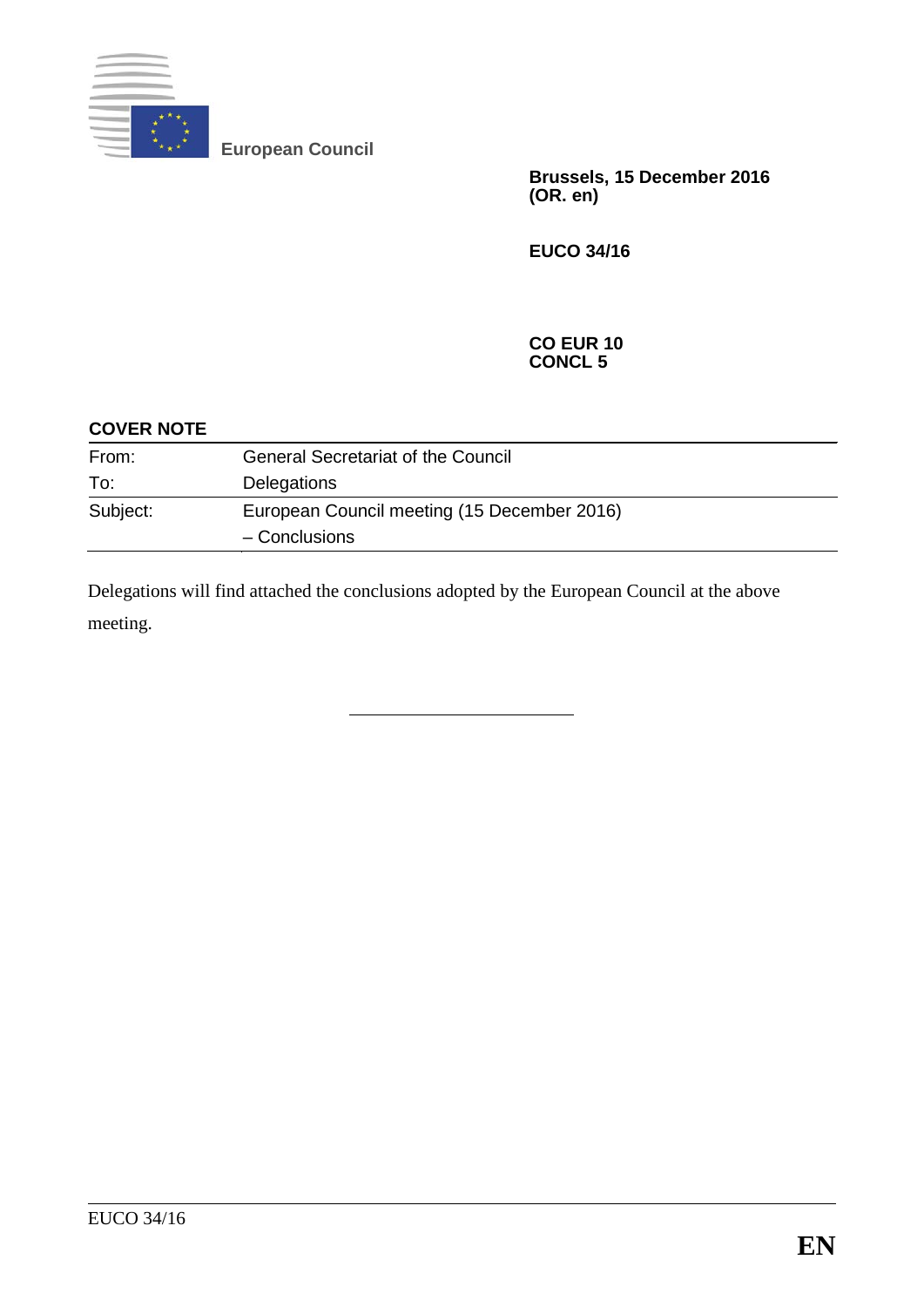## **I. MIGRATION**

#### *External dimension*

- 1. The European Council recalls its October conclusions concerning the Eastern Mediterranean route. It reiterates its commitment to the EU-Turkey statement and underlines the importance of a full and non-discriminatory implementation of all aspects. It also renews its pledge to continue support for the countries along the Western Balkans route. It endorses the Joint Action Plan on the implementation of the EU-Turkey statement elaborated between Greece and the Commission and welcomes the fact that Greece has already taken first steps towards its implementation. The European Council calls upon all Member States to ensure speedy implementation of the Joint Action Plan.
- 2. The new Partnership Framework of cooperation is an important tool for addressing illegal migration and its root causes, particularly with regard to the Central Mediterranean route. The European Council welcomes the progress on implementation of the compacts with five African countries of origin or transit and the growing ownership in the partner countries. In the light of this experience, additional compacts or other forms of cooperation could be envisaged, taking into account the resources available. The objectives of the Partnership Framework set out by the European Council last June should be mainstreamed into other external instruments and policies of the EU and its Member States. The European Council calls upon Member States to continue and step up their engagement under the Partnership Framework and will keep progress on stemming the flows and improving return rates under close review.
- 3. In order to reinforce the implementation of the Valletta Action Plan and the Partnership Framework, the agreement reached in the Council on the European Fund for Sustainable Development and on the EIB External Lending Mandate should be followed by swift adoption of the relevant legislation. In this respect, the European Council welcomes the fact that the EIB has started to implement its Resilience Initiative for the Western Balkans and Southern Neighbourhood.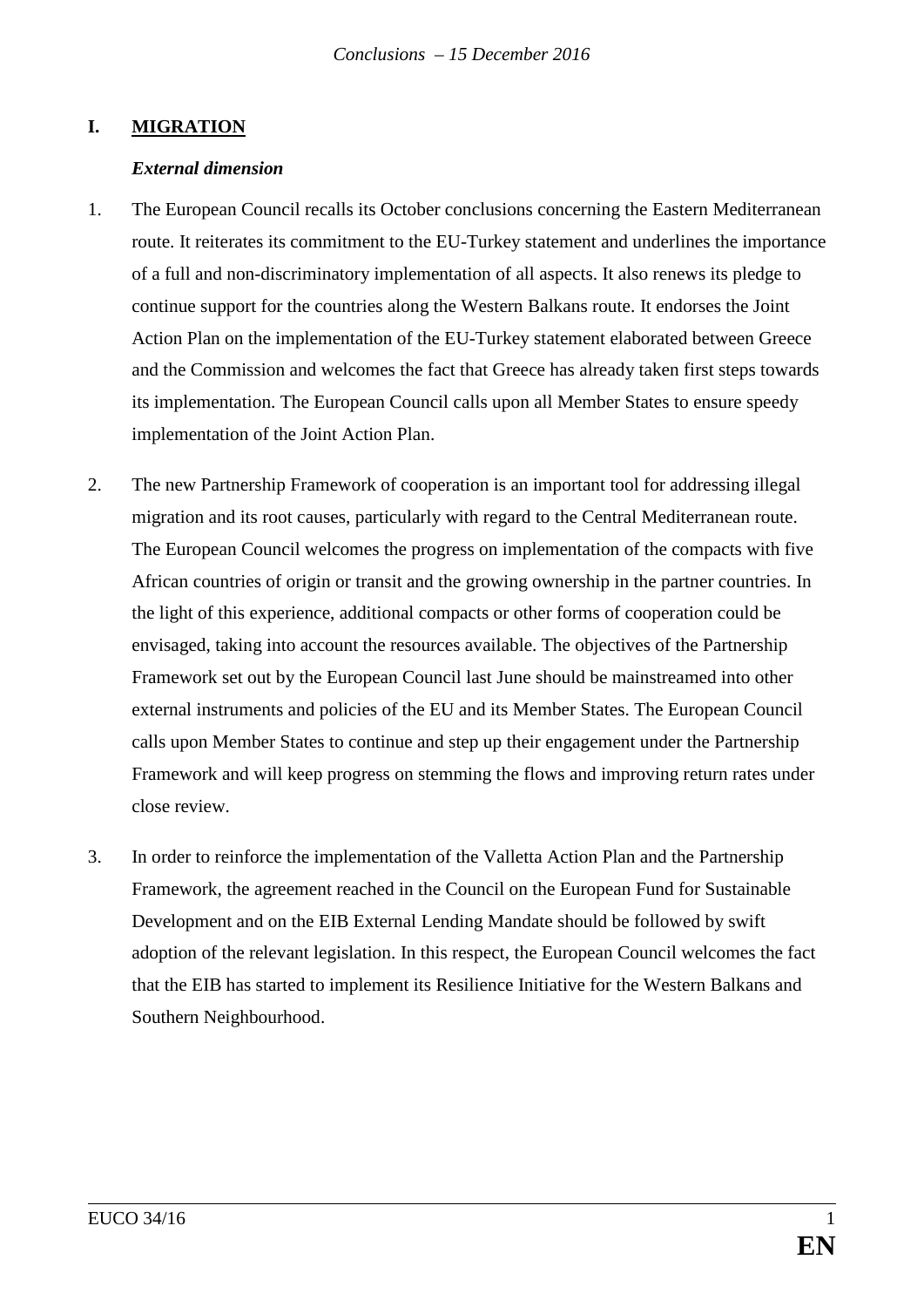- 4. The European Council underlines the need to enhance support for the Libyan coastguard, including through EUNAVFOR MED operation Sophia, so as to increase its capacity to prevent the loss of life at sea and break the business model of smugglers. In parallel, initiatives need to be taken to offer assisted voluntary return opportunities to migrants stranded in Libya and curtail dangerous journeys.
- 5. The European Council recalls the importance of adequate resources being put at the disposal of the European Asylum Support Office (EASO) and the European Border and Coast Guard. It welcomes the fact that EASO will start recruiting dedicated staff to ensure a stable and sustainable capacity. It also reiterates the need to remain vigilant on other routes, including in the Western Mediterranean, so as to be able to rapidly react to developments.

## *Internal dimension*

- 6. The effective application of the principles of responsibility and solidarity remains a shared objective. Sustained efforts over the past months to review the Common European Asylum System have shown some areas of convergence, while other areas require further work. Building on this work, the Council is invited to continue the process with the aim of achieving consensus on the EU's asylum policy during the incoming Presidency.
- 7. Member States should further intensify their efforts to accelerate relocation, in particular for unaccompanied minors, and existing resettlement schemes.**[1](#page-2-0)**

<span id="page-2-0"></span><sup>&</sup>lt;sup>1</sup> This is without prejudice to the position of Hungary and Slovakia, as contained in the Court proceedings launched relating to Council Decision n°2015/1601, and to the position of Poland, which has intervened in support of the applicants.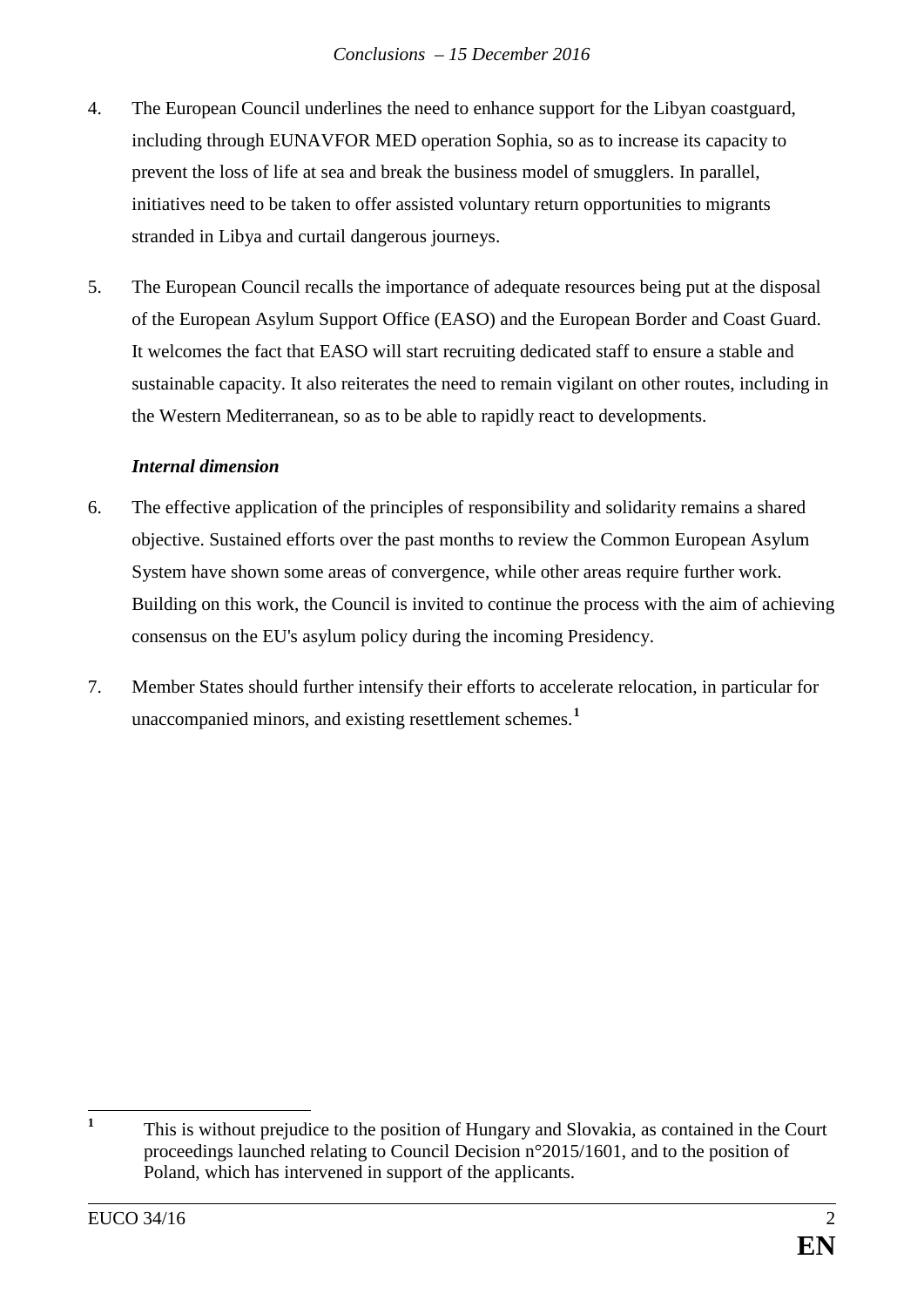### **II. SECURITY**

#### *Internal security*

- 8. The European Council reaffirms its commitment to the implementation of the European Union Internal Security Strategy 2015-2020. The political agreement between the colegislators on the Counter-Terrorism Directive is an important step and should be followed by swift adoption of the proposals on firearms and on anti-money laundering and implementation of new passenger name record (PNR) legislation. The European Council calls for effective cooperation with electronic service providers based inside and outside the EU.
- 9. The European Council welcomes the agreement on the revised Schengen Borders Code enforcing systematic controls on all travellers crossing EU external borders and calls for its swift implementation by the Member States, while taking into account specific situations of some Member States. The co-legislators should agree by June 2017 on the Entry/Exit System and by the end of 2017 on a European Travel Information and Authorisation System to ensure that visa-exempt travellers are screened systematically. It also calls for continued delivery on the interoperability of information systems and data bases.

#### *External security and defence*

10. Europeans must take greater responsibility for their security. In order to strengthen Europe's security and defence in a challenging geopolitical environment and to better protect its citizens, confirming previous commitments in this respect, the European Council stresses the need to do more, including by committing sufficient additional resources, while taking into account national circumstances and legal commitments. For Member States which are also members of NATO, this is in accordance with NATO guidelines on defence expenditure*.*  The European Council also calls for reinforcing cooperation in the development of required capabilities as well as committing to making such capabilities available when necessary. The European Union and its Member States must be able to contribute decisively to collective efforts, as well as to act autonomously when and where necessary and with partners wherever possible. The European Council looks forward to a comprehensive revision of the Athena mechanism, by the end of 2017.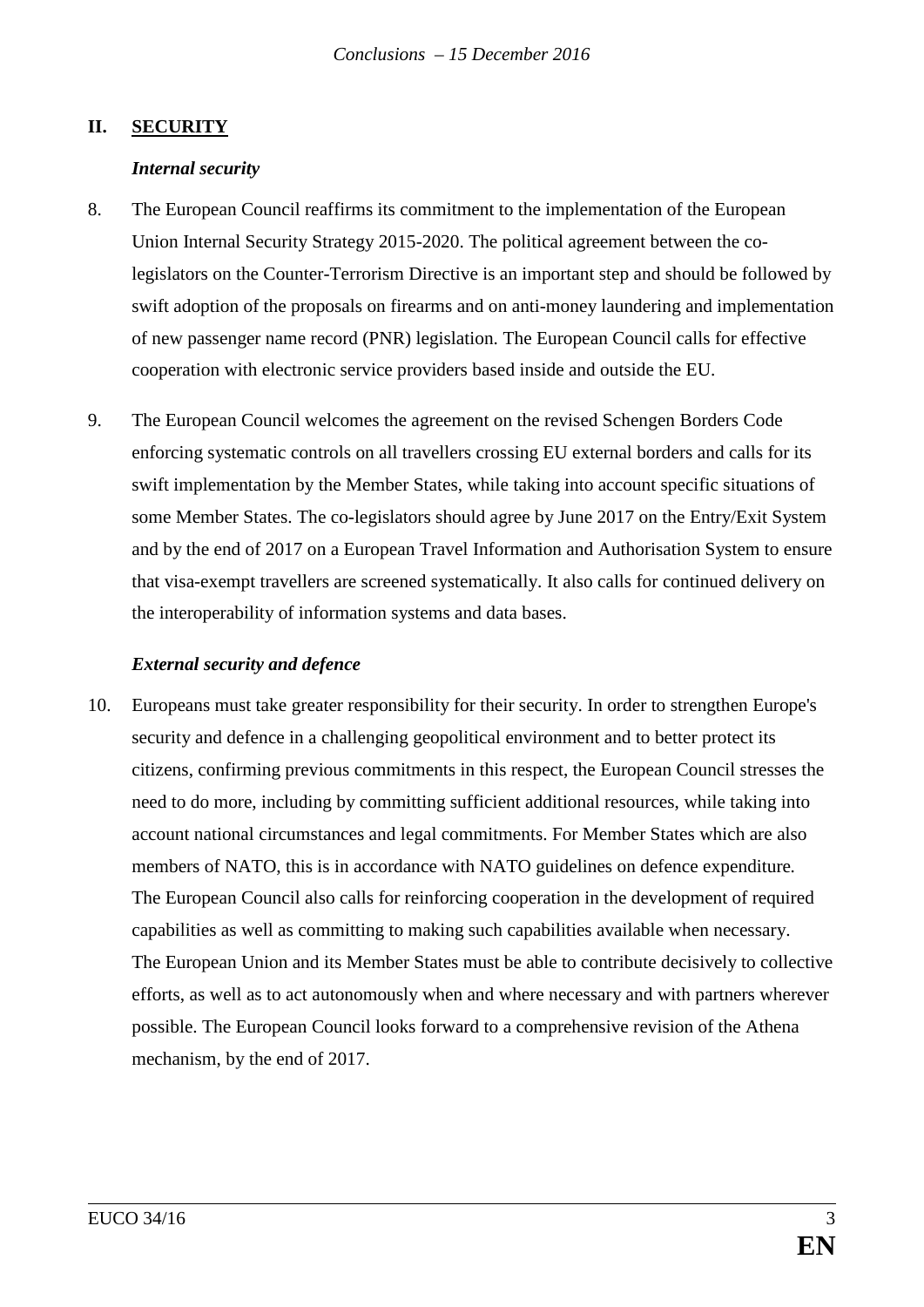- 11. The European Council endorses the Council conclusions of 14 November and
	- 17 October 2016 on implementing the EU Global Strategy in the area of Security and Defence which sets the level of ambition of the EU. It calls for their comprehensive follow-up by the High Representative and Member States. In particular, further to the Council conclusions, the High Representative will present proposals in the coming months as regards the development of civilian capabilities, the parameters of a Member State-driven Coordinated Annual Review on Defence, the process of developing military capabilities taking into account Research and Technology (R&T) and industrial aspects, the establishment of a permanent operational planning and conduct capability at the strategic level, the strengthening of the relevance, usability and deployability of the EU's rapid response toolbox, elements and options for an inclusive Permanent Structured Cooperation based on a modular approach and outlining possible projects, and the covering of all requirements under the Capacity Building in Security and Development (CBSD). In this context, the European Council calls on the colegislators to work speedily on the Commission proposal on CBSD with a view to reaching agreement in the first half of 2017.
- 12. The European Council welcomes the Commission's proposals on the European Defence Action Plan as its contribution to developing European security and defence policy, stressing the importance of fully involving Member States, and calls on all relevant actors to take work forward. The Council is invited to rapidly examine the related Commission proposals. The EIB is invited to examine steps with a view to supporting investments in defence research and development activities. The Commission is also invited to make proposals in the first semester of 2017 for the establishment of a European Defence Fund including a window on the joint development of capabilities commonly agreed by the Member States.
- 13. The European Council urges swift action to follow up on the Council conclusions of 6 December 2016 implementing the Joint Declaration signed in Warsaw by EU and NATO leaders, avoiding duplication and ensuring complementarity between EU and NATO, as regards hybrid threats, maritime issues, cyber security, strategic communication, defence capabilities, defence industry and research, exercises, and defence and security capacitybuilding.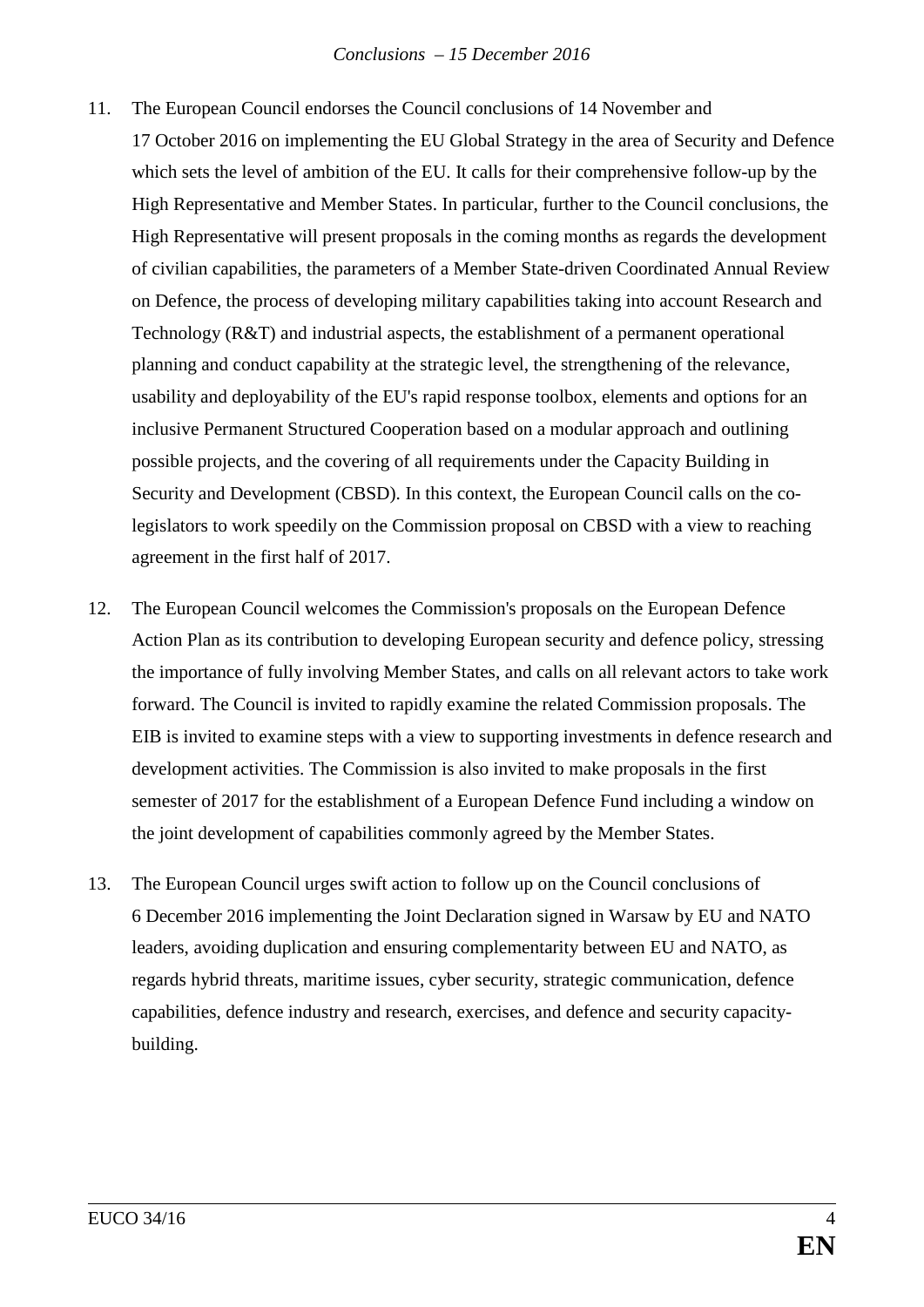- 14. The European Council calls for the work on external security and defence to be taken forward speedily and asks the Council to report back in March so that the European Council can review progress. It will provide further strategic guidance in June.
- 15. The European Council will keep the issues related to security and defence on the agenda, with a view to regularly assess progress and determine, on that basis, appropriate strategic and political priorities.

# **III. ECONOMIC AND SOCIAL DEVELOPMENT, YOUTH**

- 16. The European Council welcomes the agreement reached in the Council on the extension of the European Fund for Strategic Investment (EFSI), which should be adopted by the colegislators in the first half of 2017. It also notes that the Council is now ready to engage in negotiations with the European Parliament on the modernisation of Trade Defence Instruments.
- 17. It reiterates the importance of the various Single Market strategies and the Energy Union, which should be completed and implemented by 2018. By then, certain key issues need to be resolved. **[2](#page-5-0)** It welcomes the progress achieved so far and urges all Institutions to build on this momentum and further increase the level of ambition notably in the vital areas of services and the Digital Single Market, ahead of the March 2017 European Council. It calls for removing remaining obstacles within the Single Market, including those hampering the free flow of data.
- 18. The European Council calls for the continuation of the Youth Guarantee and welcomes the increased support for the Youth Employment Initiative. It also calls for work to be taken forward on the recent Commission initiatives dedicated to youth, including those on mobility, education, skills development and the European Solidarity Corps.
- 19. The European Council calls on the Council and the Commission to evaluate the impact of mainstreaming industrial policy into the EU strategic initiatives and to consider concrete action to strengthen and modernise the industrial base of the Single Market.

<span id="page-5-0"></span><sup>&</sup>lt;sup>2</sup> For Poland, this means i.a. freedom to determine its energy mix and ensuring security of energy supply.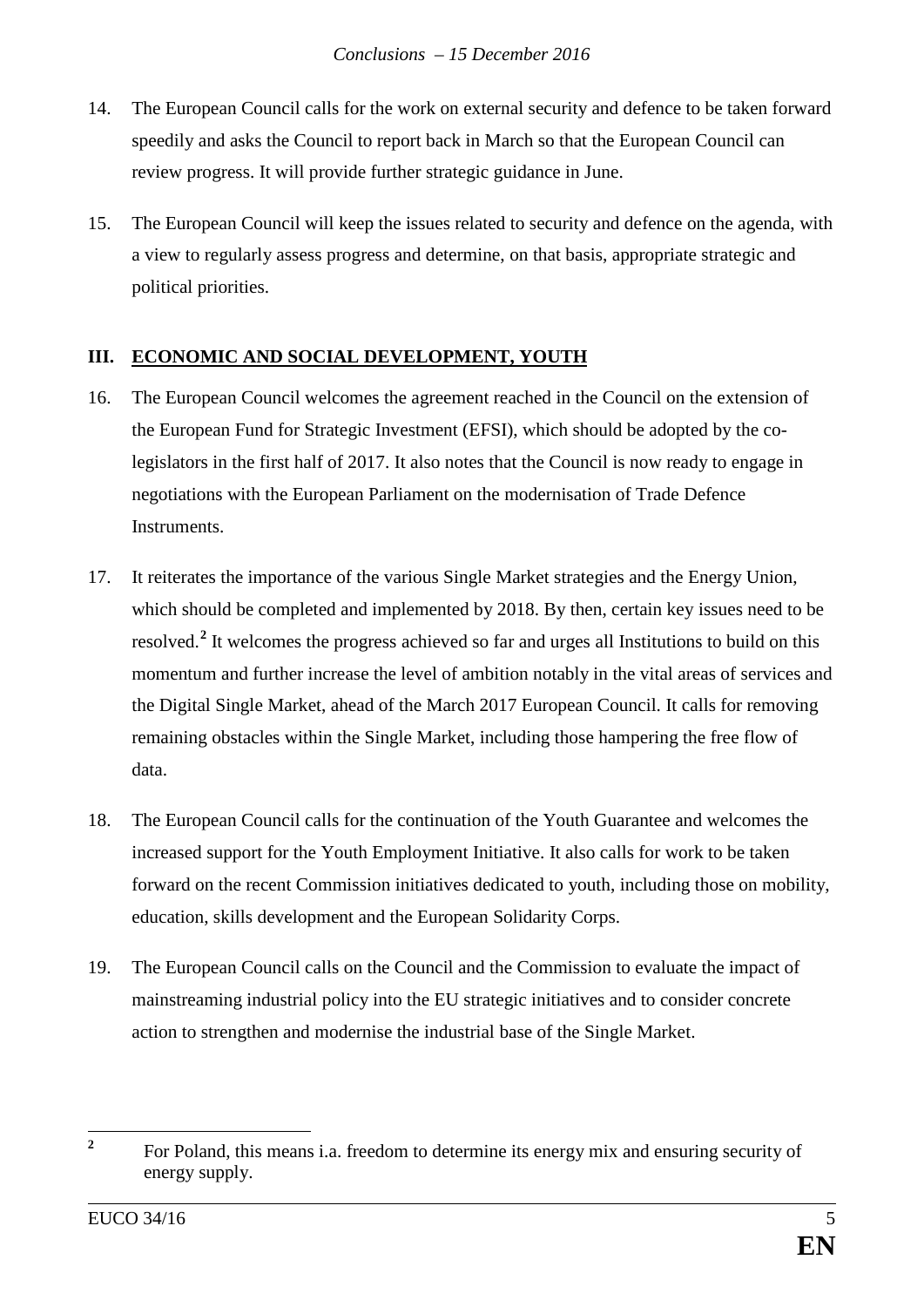20. The European Council underlines the need to complete the Banking Union in terms of reducing and sharing risks in the financial sector, in the appropriate order, as set out in the Council conclusions of 17 June 2016 on a roadmap to this effect. In that context, the European Council calls on the Council to rapidly examine the recent Commission proposals to increase resilience in the financial sector.

## **IV. CYPRUS**

21. Following a presentation by the President of the Republic of Cyprus on the negotiations on a Cyprus settlement, the European Council reiterated its support to the ongoing process for the reunification of Cyprus. The EU, taking into account that Cyprus is and will remain a member of our Union after the Settlement, stands ready to participate at the Geneva Conference on Cyprus on 12 January 2017.

# **V. EXTERNAL RELATIONS**

### *Ukraine*

- 22. The European Council reconfirms its commitment to international law and the territorial integrity of Ukraine as well as the conclusion of the EU-Ukraine Association Agreement, including the establishment of a Deep and Comprehensive Free Trade Area. The aim of association agreements is to support partner countries on their path to becoming stable and prosperous democracies, and to reflect the strategic and geopolitical importance the European Union attaches to the regional context. Therefore, completing the ratification process remains a crucial EU objective.
- 23. After having carefully noted the outcome of the Dutch referendum on 6 April 2016 on the bill approving the Association Agreement and the concerns expressed prior to the referendum as conveyed by the Dutch Prime Minister, the European Council takes note of a Decision of the Heads of State or Government of the 28 Member States of the European Union, meeting within the European Council (Annex), which addresses these concerns in full conformity with the Association Agreement and the EU treaties.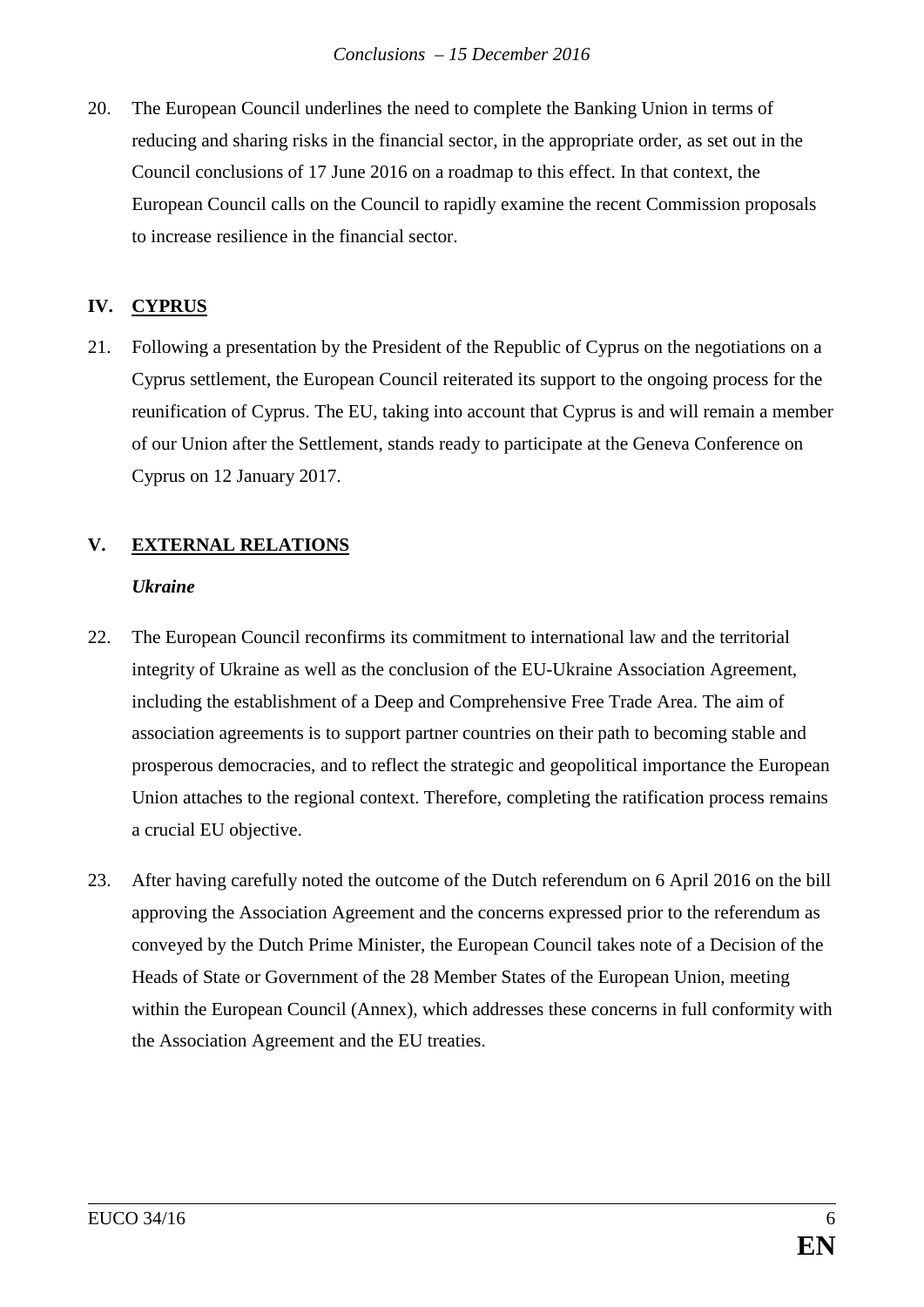- 24. The European Council notes that the Decision set out in the Annex is legally binding on the 28 Member States of the European Union, and may be amended or repealed only by common accord of their Heads of State or Government. It will take effect once the Kingdom of the Netherlands has ratified the agreement and the Union has concluded it. Should this not be the case, the Decision will cease to exist.
- 25. The European Council welcomes the results of the EU-Ukraine Summit on 24 November 2016 and stresses the Union's continued resolve to deepen and strengthen its relationship with Ukraine in the face of current challenges. It recognises Ukraine's achievements in implementing reforms to meet European standards and the fact that it has met the conditions for a visa-free regime with the Union. Further to the adoption of a robust suspension mechanism, the co-legislators are invited to complete the procedure leading to the lifting of visa requirements for Ukraine and Georgia.

## *Syria*

- 26. The European Council strongly condemns the continued assault on Aleppo by the Syrian regime and its allies, notably Russia and Iran, including the deliberate targeting of civilians and hospitals. The European Council urgently calls on the regime and Russia, as well as all parties in the Syrian conflict to implement immediately the following four emergency measures:
	- a) the evacuation in safety and dignity of the inhabitants of the eastern part of Aleppo under the supervision and coordination of the United Nations, to a destination of their choosing. Members of the civil defence and civil administration must also be evacuated without obstruction under the supervision of the United Nations. The most seriously injured persons should be evacuated first;
	- b) immediate and unconditional aid and protection for all inhabitants of the eastern part of Aleppo, without discrimination and in accordance with international humanitarian law, guaranteeing full and unimpeded access for the United Nations and its partners on the ground in supplying essential items and urgent medical assistance, as provided for in United Nations Security Council Resolution 2258, for the whole of Syria;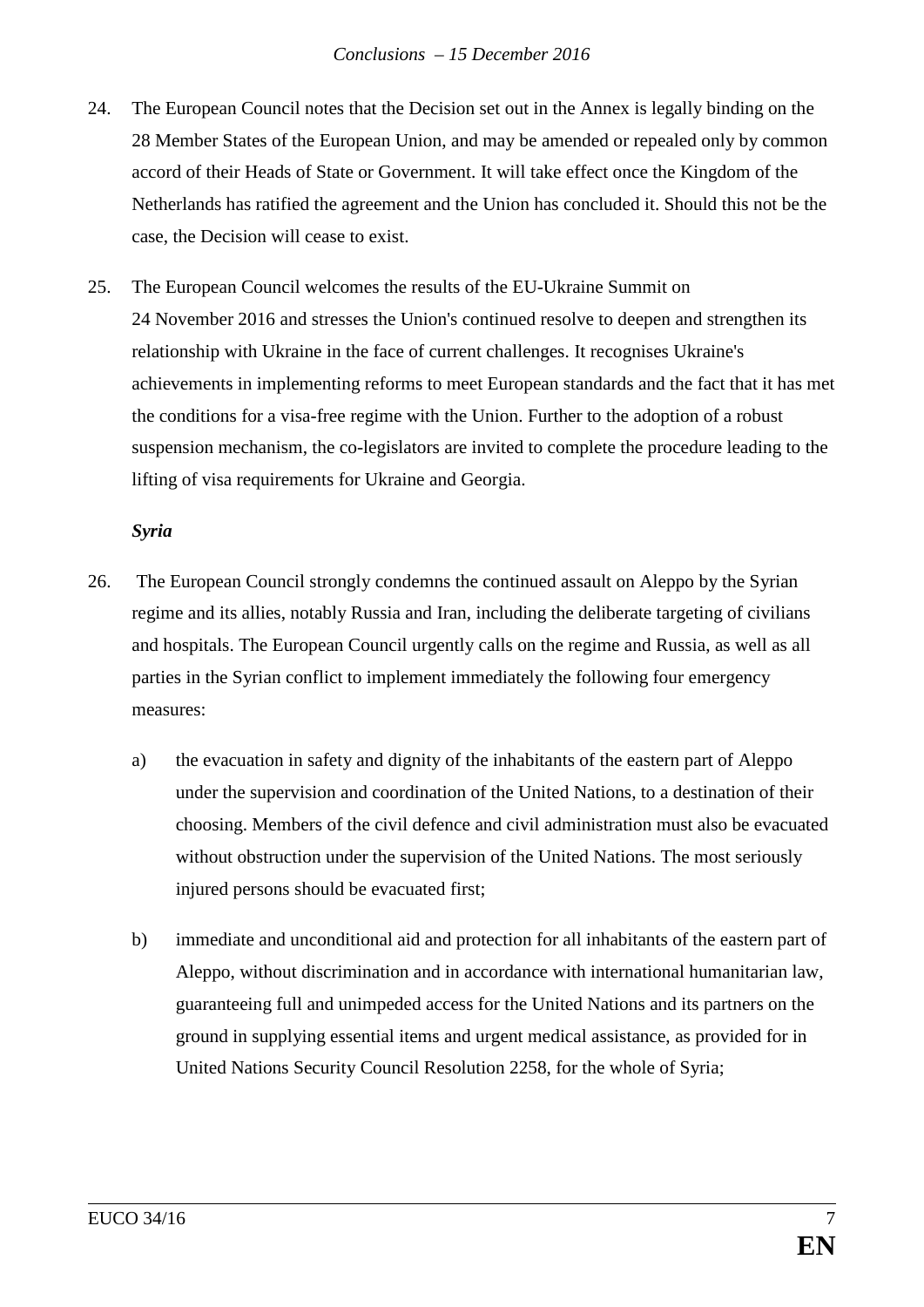- c) genuine protection for all medical personnel and installations throughout the country, in accordance with United Nations Security Council Resolution 2286, and in particular for the border hospitals of Atmeh, Darkoush, Bab Al Hawa and Bab Al Salamah;
- d) international humanitarian law needs to be applied in the eastern part of Aleppo but also to the whole country and in particular to all those areas in which civilians have been besieged.

The EU, as the first provider of humanitarian support to the Syrian population, will continue to work for achieving these goals.

27. Hostilities in Syria must cease immediately. The EU will work constructively with all partners, under UN auspices, towards a transition as agreed in United Nations Security Council Resolution 2254. To this end, the European Council invites the High Representative to continue her ongoing direct engagement with all relevant partners. Those responsible for breaches of international law, some of which may amount to war crimes, must be held accountable. The EU is considering all available options. The EU will provide support for Syria's reconstruction only once a credible political transition is firmly under way.

\_\_\_\_\_\_\_\_\_\_\_\_\_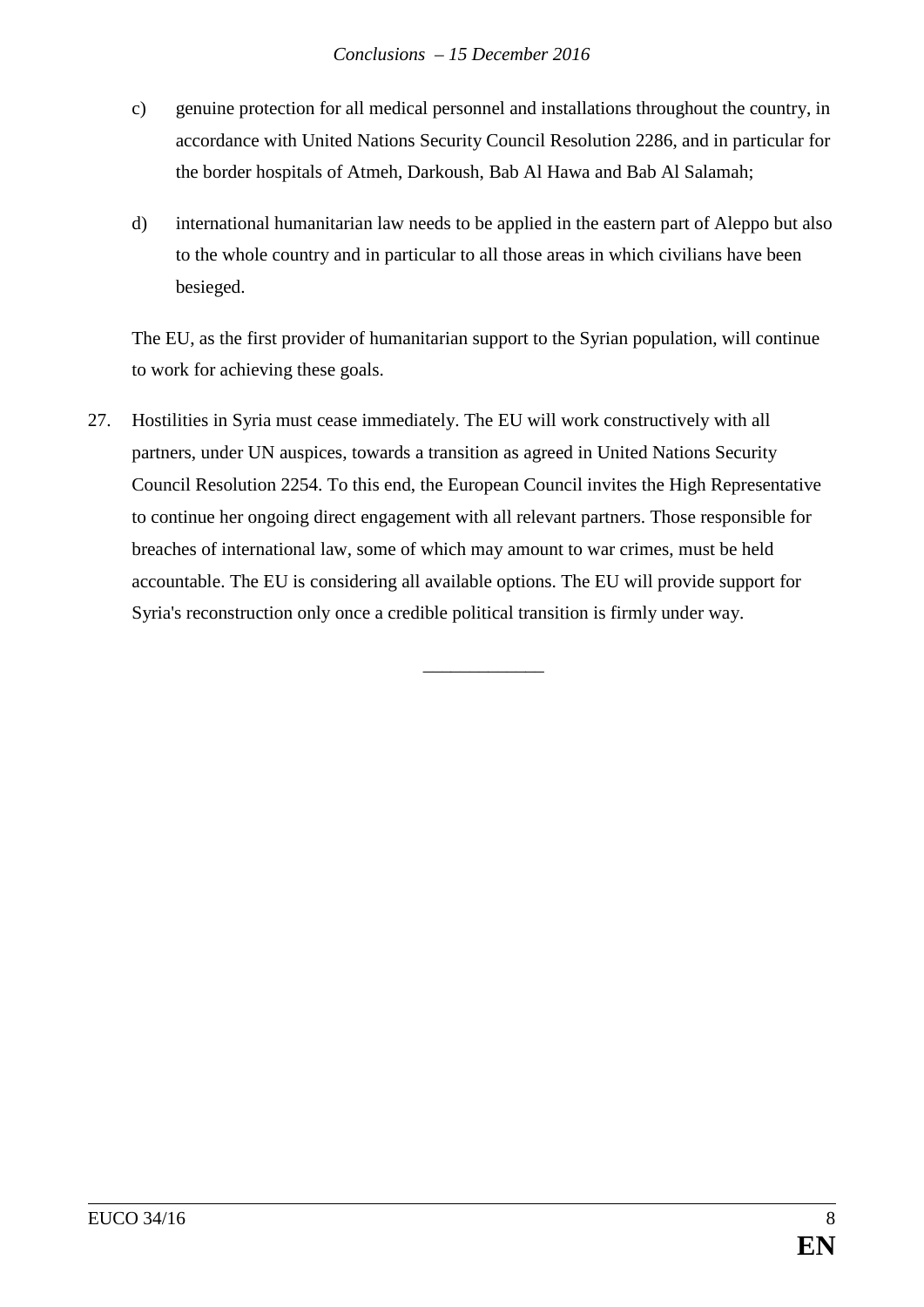**ANNEX**

**Decision of the Heads of State or Government of the 28 Member States of the European Union, meeting within the European Council, on the Association Agreement between the European Union and the European Atomic Energy Community and their Member States, of the one part, and Ukraine, of the other part**

The Heads of State or Government of the 28 Member States of the European Union, whose governments are signatories of the Association Agreement between the European Union and the European Atomic Energy Community and their Member States, of the one part, and Ukraine, of the other part ('the Agreement'),

Taking note of the outcome of the Dutch referendum on 6 April 2016 on the bill approving the EU-Ukraine Association Agreement and of the concerns expressed prior to the referendum as conveyed by the Prime Minister of the Kingdom of the Netherlands,

Desiring to address those concerns in full conformity with the EU-Ukraine Association Agreement and the EU treaties, and in line with the EU's goal of deepening relations with Ukraine,

Having regard to the conclusions of the European Council of 15 December 2016,

Have decided to adopt the following, as their common understanding, which is to take effect once the Kingdom of the Netherlands has ratified the Agreement and the European Union has concluded it:

## A

While aiming to establish a close and lasting relationship between the parties to the Agreement based on common values, the Agreement does not confer on Ukraine the status of a candidate country for accession to the Union, nor does it constitute a commitment to confer such status to Ukraine in the future.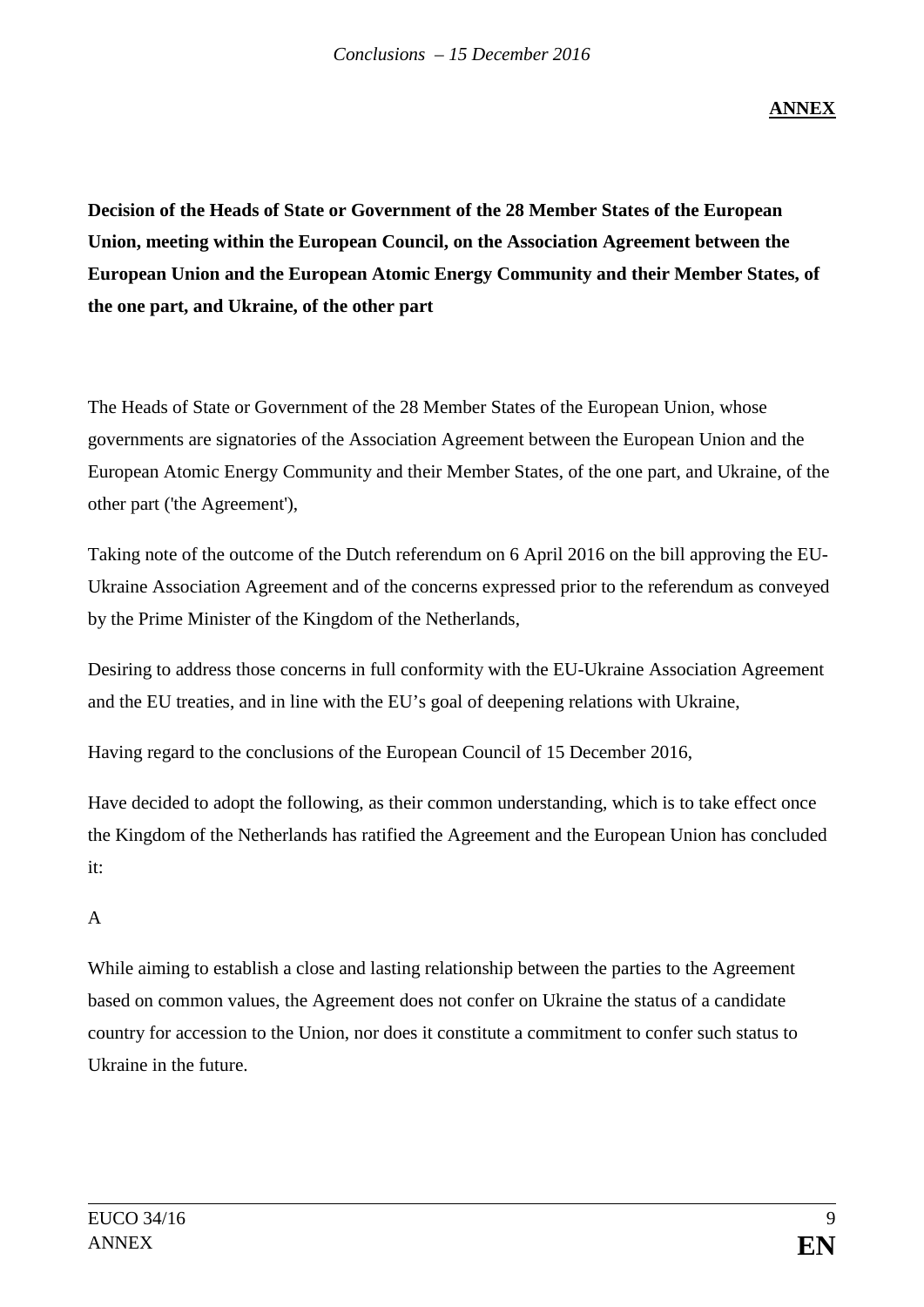## B

The Agreement reaffirms cooperation with Ukraine in the fields of security, notably with regard to conflict prevention, crisis management and non-proliferation of weapons of mass destruction. It does not contain an obligation for the Union or its Member States to provide collective security guarantees or other military aid or assistance to Ukraine.

## $\overline{C}$

While setting out the objective of enhancing the mobility of citizens, the Agreement does not grant to Ukrainian nationals or Union citizens, respectively, the right to reside and work freely within the territory of the Member States or Ukraine. The Agreement does not affect the right of Member States to determine volumes of admission of Ukrainian nationals to their territory in order to seek work, whether employed or self-employed.

# D

The Agreement reiterates the commitment of the Union to support the reform process in Ukraine. The Agreement does not require additional financial support by the Member States to Ukraine, nor does it change each Member State's exclusive right to determine the nature and volume of its bilateral financial support.

# E

The fight against corruption is central to enhancing the relationship between the Parties to the Agreement. Under the Agreement the Parties will cooperate in combating and preventing corruption both in the private and public sector. Cooperation between the Parties related to the rule of law is aimed in particular at strengthening the judiciary, improving its efficiency, safeguarding its independence and impartiality, and combating corruption.